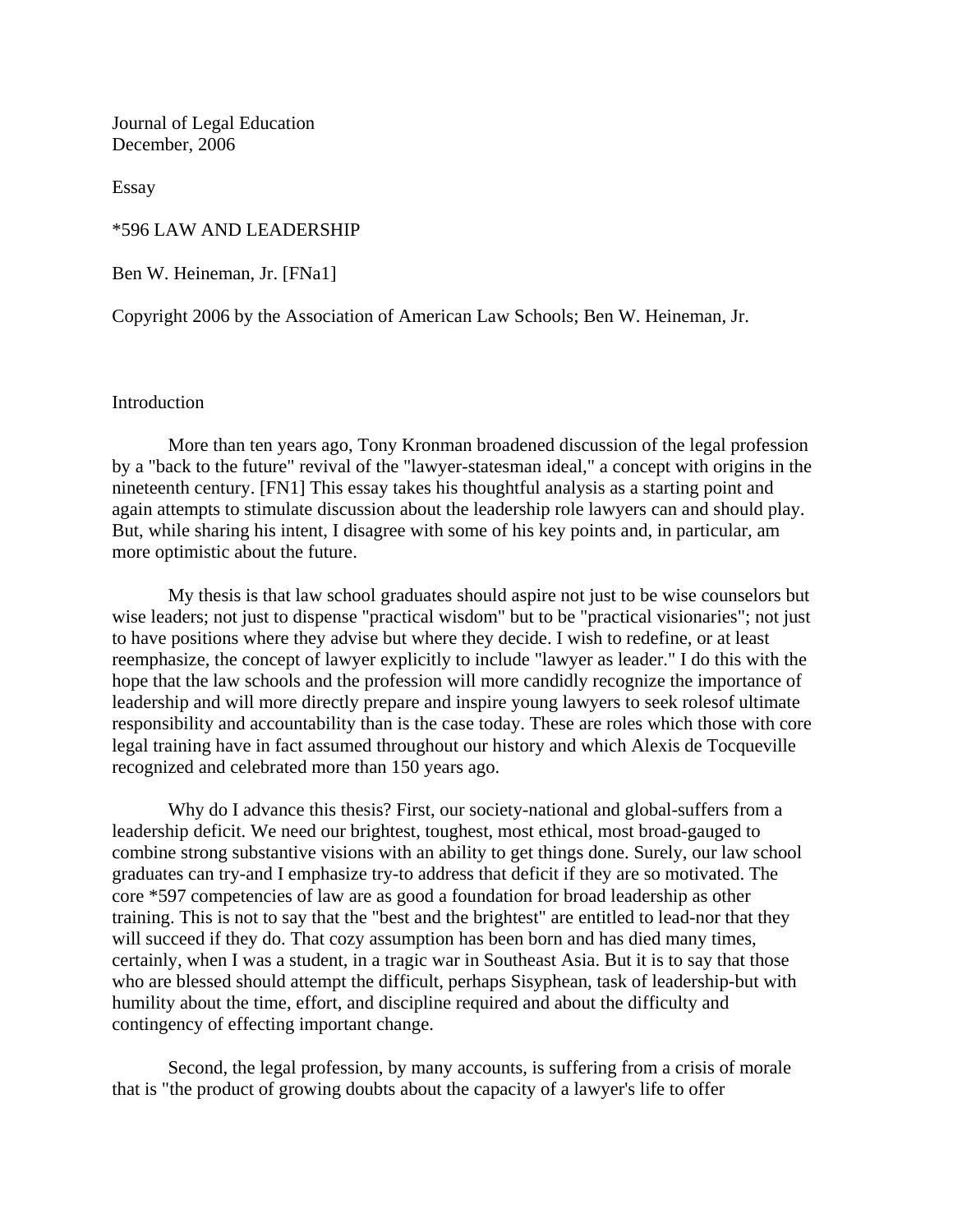fulfillment...." [FN2] An important dimension of this problem is the disconnect between personal values and professional life, especially the possible amorality of serving clients' interests in an adversary mode. Providing leadership can certainly be an affirmation-and a testing-of one's vision and one's values. So providing leadership may serve both social and individual needs.

Third, other cognate professional schools-business and public policy- have as their explicit mission the training of students to lead in the private, public, and non-profit sectors. Surely, the products of our law schools, who are at least as talented, should also aspire to lead in those spheres, not just grow up to provide advice to today's peers who will be tomorrow's decision makers in business and government. But today, law schools and professional associations may not have a broad vision of lawyers as leaders, may be ambivalent about that role. It is a small point but perhaps a telling one: my law school's website (Yale) does not include a statement of mission-not even "do justice" or "equal justice under law." [FN3] And one can read recent speeches of the distinguished presidents of the Association of American Law Schools, as I have, and find barely a word on lawyers as leaders.

My view of leadership is capacious. Leadership can occur in strictly legal institutionsthe bench, the bar, and law schools-or in social, political, and economic organizations. It can occur in the public sector or the private sector or the non-profit sector. It can occur in traditional institutions or in new institutions created by new leaders. It can lie in finding solutions for an existing agenda of issues or defining a whole new agenda. It can occur in policy or in politics. A person can lead as a specialist or as a generalist. He can lead in U.S. institutions or in global ones. She can lead as an insider, using power for good ends but with inevitable compromises, as an outsider, seeking to speak truth to power without the responsibility of institutional authority. The leader can be a person of action or as a person of the mind whose ideas seek ultimately to affect action. And, leadership can have many styles and effects: command and control, collegial, managerial, exemplary, charismatic, strategic,

\*598 Whatever the setting and whatever the style, the lawyer as leader is focused on making decisions for institutions or causes or ideas that engage the whole person, within that chosen context, and that have as a driving force the desire to make our national or global society a "better place," however difficult that goal is to define, much less achieve. But I have not abandoned the temple: my aspiration for lawyers as leaders builds on basic legal training and modes of thinking-on core legal competencies. And, importantly, it certainly contemplates the historic roles of astute lawyer and wise counselor as having high value in and of themselves and as stations on the way to leadership.

One last framing comment: in this essay, I am, in important respects, bearing witness. I write as one who "practiced" for thirty-five years and, like all of us, I am a prisoner-or, on a charitable day, a beneficiary-of my experience. So, although I may write in general terms, I am reflecting my varied, some might say bizarre, career. In other words: I couldn't stay in a job. But that failing did allow me to sail to many corners of the world where lawyers can go, if they have the wit, or in my case the luck, to voyage from public interest lawyer to general counsel of a great multinational company, with stops along the way as test case and Supreme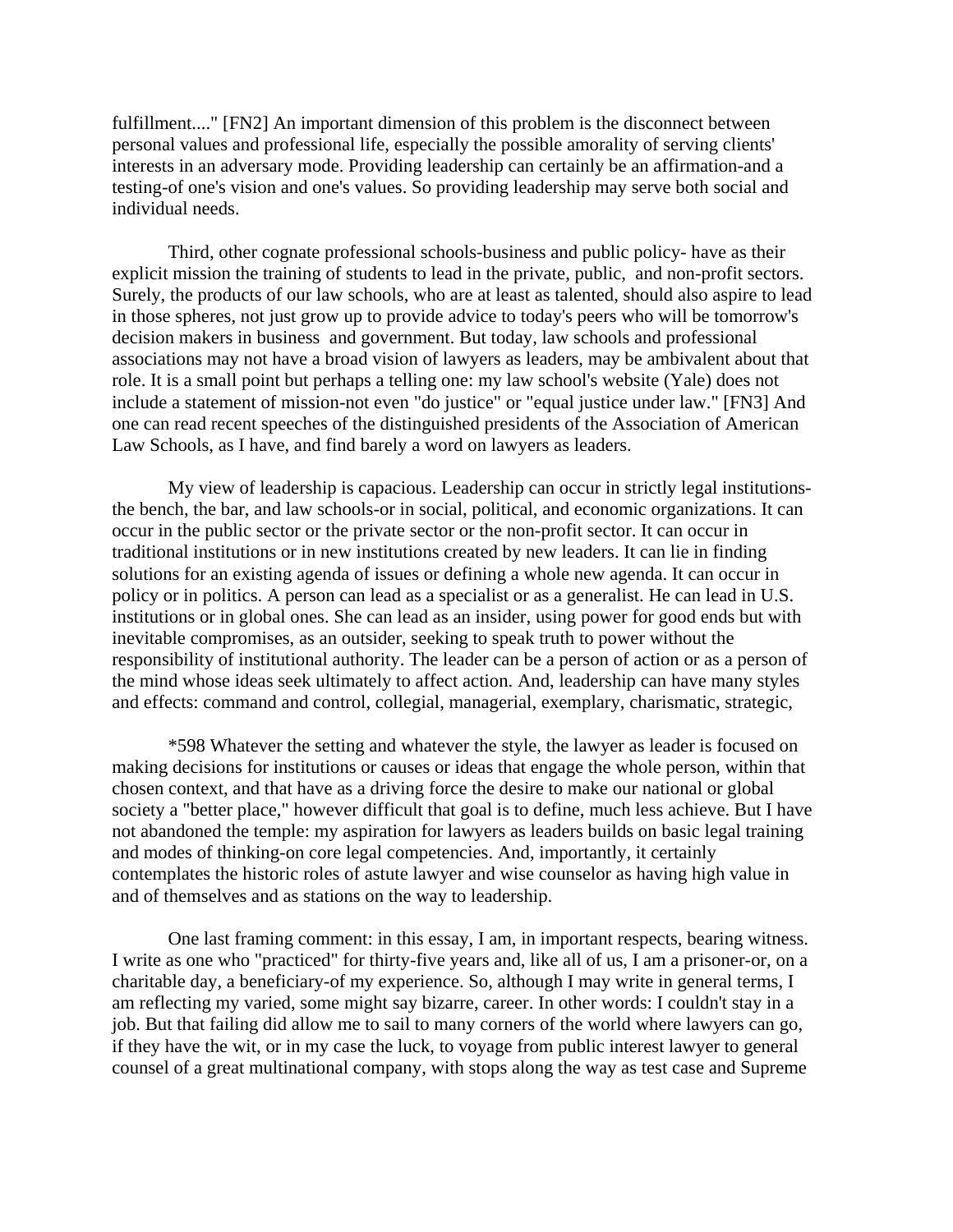Court litigator and as an assistant secretary for lost causes (i.e., for policy) at the then-Department of Health, Education and Welfare (now Health and Human Services).

Building on these introductory perspectives, this essay addresses four issues:

\* What are the qualities of mind of a great lawyer who can become a leader, perhaps a great leader?

\* Why is a life of values so important to a life in the law-and how may values be realized most vividly as decision maker, not as counselor?

\* How can we widen the field of view about career beginnings and endings for people who have legal training, especially in an era of globalization?

\* What are the implications for law students and law schools?

### Quality of Mind

We can all agree on the value of "boot camp"-of basic training in legal subjects and concepts. It is no accident that more than 100 years after Christopher Columbus Langdell and more than 50 years after the Realists, the first-year curriculum at most law schools is still built on the four traditional subjects of torts, contracts, constitutional law, and procedure (and, perhaps, property and criminal law). These courses still use cases, primarily described in appellate opinions, to elucidate issue spotting, legal concepts, legal reasoning, legal ambiguity, and the importance and elusiveness of "facts," to list just some of the lessons taught. However narrow, analytic reasoning from the case method is at the core of what makes us a profession- and what is drilled into us, perhaps to the point of ennui, during the second and third years of law school as well.

\*599 These are the scales, as Dean Larry Kramer of Stanford has said. You can't play the piano-much less compose a piece-until you learn them.

The question at the dawn of the twenty-first century is this: What other qualities of mind-modes of thinking-do we want in our lawyers-counselors-leaders? Some of these qualities of mind, especially the first I mention, reflect changes in thinking about law that occurred in the first third of the twentieth century, such as exploring law in action or uncovering and reasoning about the policy frameworks and value choices which surround the structure of rules. But some of these modes of thinking may not seem like "traditional" legal qualities of mind at all-even as revised and restated in the post-Realist world. Nonetheless, if we want legal professionals to be not just astute lawyers but wise counselors and potentially leaders, then they are an important and interrelated list of "complementary competencies" that should be closely associated with the "core legal competencies" to provide a form of necessary "professional general education"-at least for the students who want a professional degree to serve as a rail pass to many destinations rather than a ticket to a particular specialty or sub-specialty.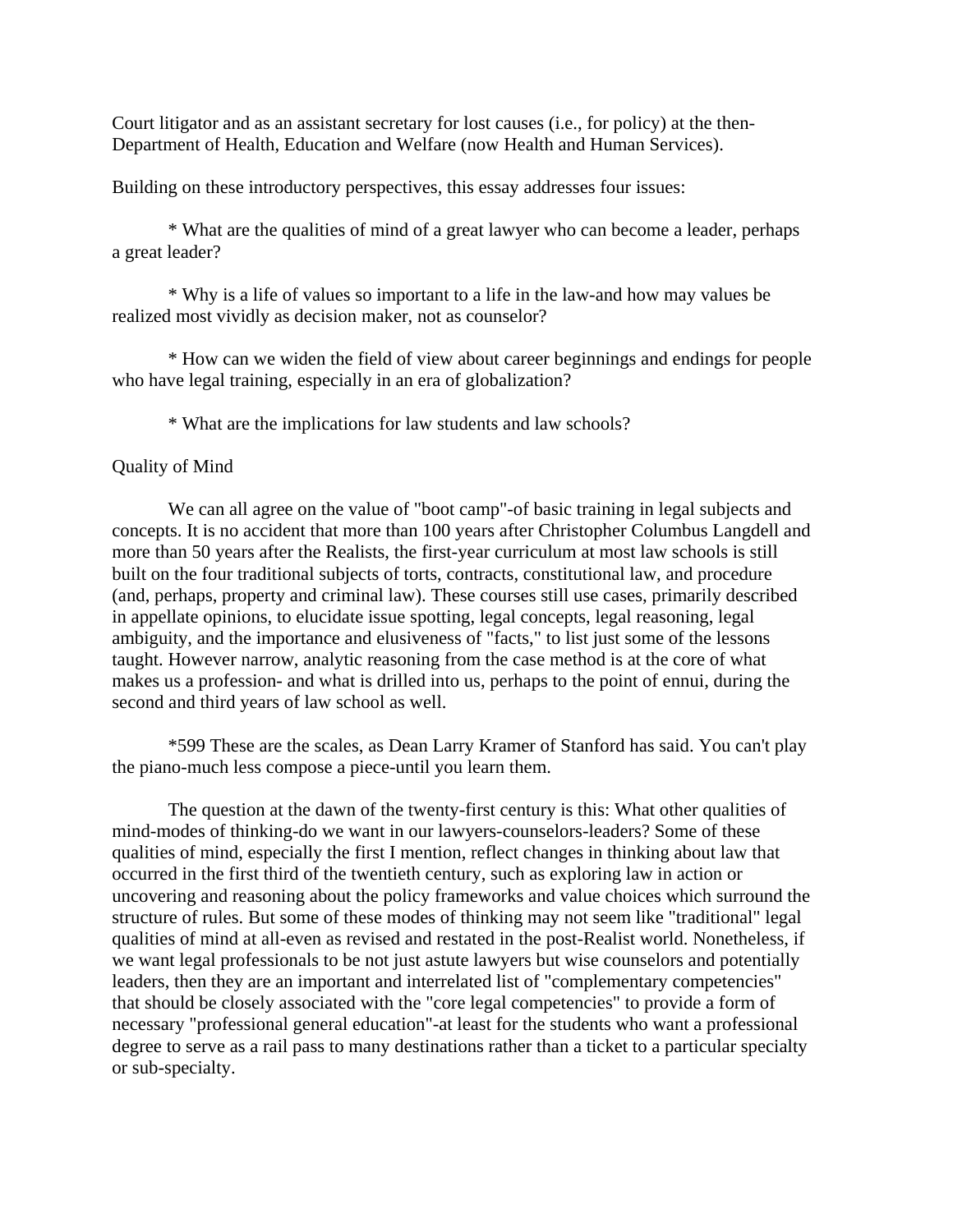These qualities of mind are not without historical antecedents when we reflect on individuals with legal training who became leaders. Nor, as modes of thinking, are they simply the traits of "character and temperament" that Kronman argues were at the core of his concept of the lawyer-statesman-civic mindedness, deliberation, experience, prudence, sympathy, detachment, practical wisdom-important as those traits may be.

Most generally, we are seeking lawyers who have a creative and constructive, not just a critical, cast of mind, who relish asking "ought," not just answering "is," questions. How do we-how can we-build, not just deconstruct, an argument in a brief, a regulation, a complex piece of legislation, a business plan, the agenda of an NGO, a foreign policy, a cross-border strategy for global issues like energy and the environment?

We are seeking lawyers who, in asking the "what ought we to do" questions, can articulate powerfully a set of systematic and constructive options that expose and explore the value tensions inherent in most decisions. Two fundamental examples: In the legislative context, what are options for balancing equity and efficiency in business regulation, or in health care reform how do we optimize low cost, high quality, and greater access? In the business context, when issues often come clothed in shades of gray, what are the alternatives for accomplishing a legitimate business goal with different degrees of legal, ethical, and reputational risk and varying direct and indirect costs?

We are seeking lawyers who, in addition to exposing value tensions, can find a fair balance, in the ultimate course taken, between legitimate competing values. A balance between the policy or risk-cost choices just mentioned, or, on a grander scale, a balance between the values that underlie so much of American history, legal and otherwise: between freedom and equality, order and liberty, community and individualism, protection of private goods and advancement of social \*600 goods, and cultural pluralism and national citizenship. If we are not totally cloistered, we have to make choices in our professional lives. Those decisions are better informed with a sure grasp of legitimate values in tension and more durable with a fair balance of those values.

We are seeking lawyers who think about the ethical, reputational, and enlightened self-interest of their client or the institution they are leading, not just about what is strictly legal or advantageous in the short term. In case anyone has not read the newspapers for the past five years, a narrow view of "it is legal" isn't always the right answer. This was a harsh lesson, for example, learned by Enron's lawyers Vinson Elkins after the Fall. Exposing and reasoning about these extra-legal issues is a critical function for lawyers

We are seeking lawyers who, in making recommendations or decisions, are capable of assessing all dimensions of risk but who are not risk-averse. Taking chances is not a quality of mind customarily associated with lawyers but is often vital to innovation and change in the public and private sectors.

We are seeking lawyers who have the ability to understand how to make rules realities: lawyers who understand, inter alia, institutions, history, culture, resources, and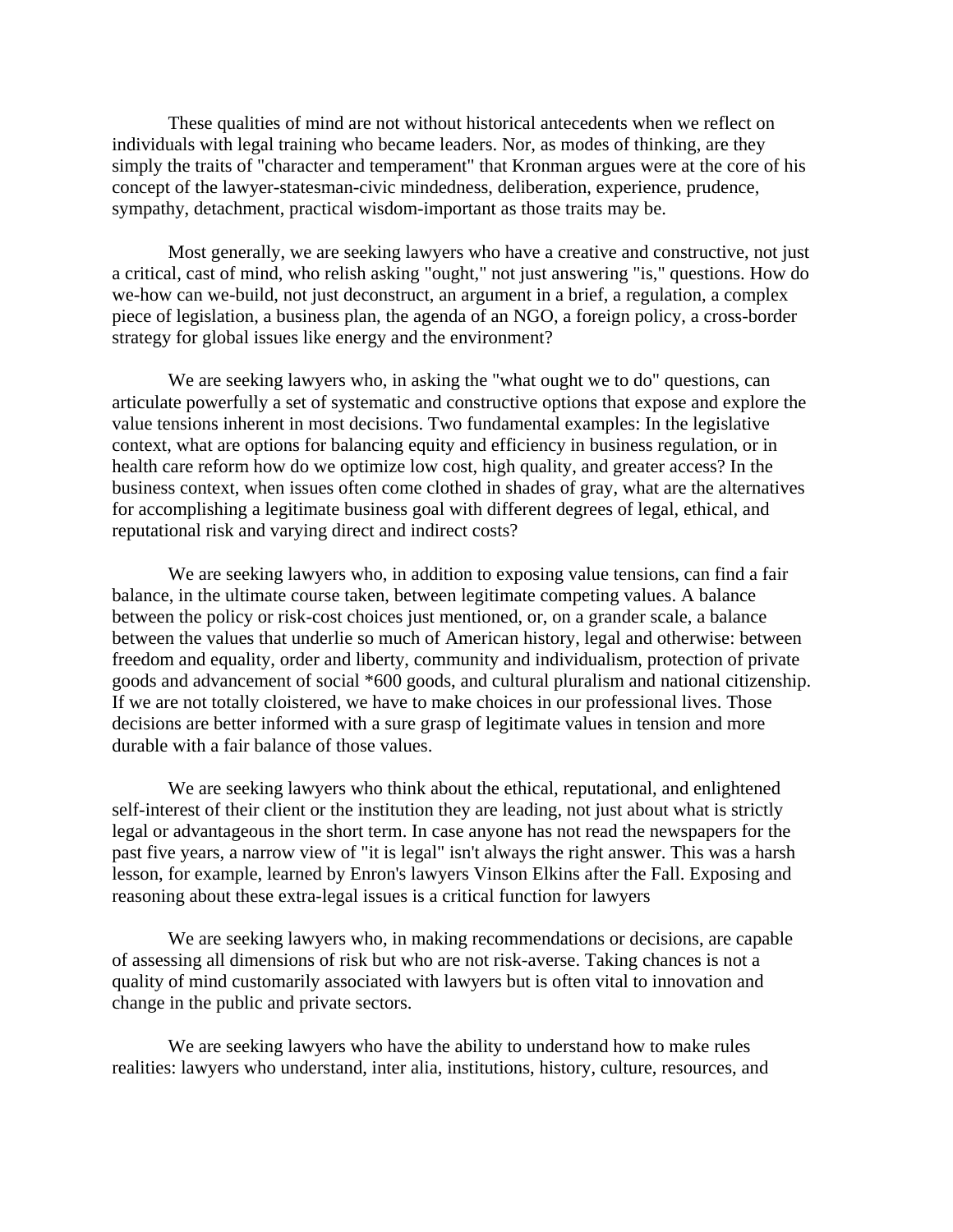psychology and who can identify, and develop, strategies to mitigate the obstacles to meaningful implementation.

We are seeking lawyers who understand and respect the hurly burly world of politics, media, and power, not just the more intellectual world of policy prescriptions and legal rules. Whatever the institution or process, whether judicial, legislative, or executive, whether public or private, politics underlies the creation and implementation of rules or policies. In a democratic society, politics legitimizes the public decisions directly or indirectly. But, among many professionals, there is general distaste for that current bizarre amalgam of money, television, polling, and candidate phoniness that noted political writer Joe Klein describes. [FN4]

We are seeking lawyers who are not just strong individual contributors but who have the ability to work cooperatively and constructively on teams: whether the innumerable and inevitable inter-agency task forces of government; or the cross-functional teams inside a large company; or the cross-border, multi-function teams of a difficult global transaction; or the hard-edged, effective teams of multi-state or test case litigation; or the culturally sensitive teams in multi-lateral, international organizations.

We are seeking lawyers who are not just strong team members but who can lead and build organizations: create the vision, the values, the priorities, the strategies, the people, the systems, the processes, the checks and balances, the resources, and the motivation. Working on teams and leading them are interconnected: much of leadership today is not command and control of the troops but persuasion, motivation, and empowerment of teams around a shared vision.

\*601 We are seeking lawyers who, in developing positions, whether in an article, brief, regulation, legislation, code of corporate conduct, or a myriad other rule-announcing activities, have the ability to understand the value, and limits, of related disciplines-including economics, anthropology, history, political science, psychology, statistics, sociology, and organizational theory-to increase the accuracy and sophistication of those positions. Lawyers cannot all have joint degrees, but they need the aptitude and capacity to envision the relevance and then, through the expertise of others, mine these other fields of knowledge-to understand their strengths and the limitations inherent in theirassumptions and methods.

We are seeking lawyers who understand the methods of thinking and analysis taught in the business and public policy schools. Law, public policy, and business are inseparable perspectives on most problems. Today's professionals, from whatever school they receive their formal degree, should have more than passing familiarity with intellectual angles of attack taught at the other two professional schools-or better yet, have joint degrees.

We are seeking lawyers who have global understanding, intuition, and perspective, a subject that I discuss in greater detail below.

We are seeking lawyers who can perform early in their careers as outstanding specialists so that they truly understand what analytic rigor and excellence are, but can then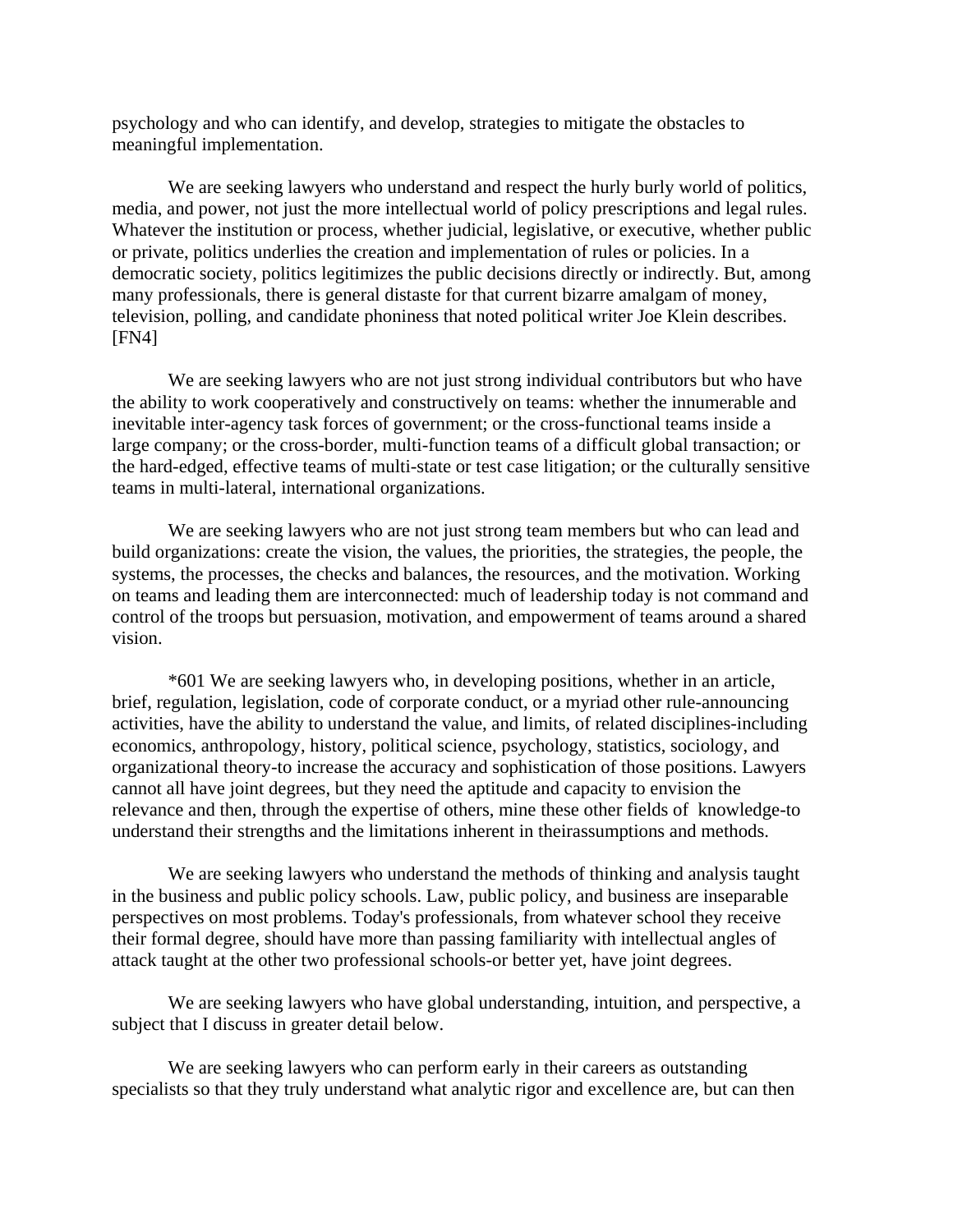have the vision, breadth, and inclination to be outstanding generalists/leaders later in life. The quintessential quality of the great generalist is envisioning and understanding the multiple dimensions of issues-to define the problem or issue properly-and the ability to comprehensively integrate those dimensions into the decision. A great public leader must integrate policy and politics. A great business leader must integrate the multiple internal disciplines-finance, human resources, law, engineering, marketing, sales, technology-with key outside perspectives-those of customers, investors, regulators, community.

Finally, we are seeking lawyers who understand that private law and private activities can be just as important to the public good as public law and government activities. We need governmental action to secure social goods that the market will slight or ignore, but private institutions exist in a web of laws that must also allow them to compete and grow-because they are so central to our nation's aggregate economy, employment, technology, and innovation. I make this rather obvious point only because I am concerned that, at some law schools, there is abundant apprehension of business and market failures but insufficient appreciation of the core virtues of enterprise and markets in our society and our mixed economy.

By now, you are surely thinking, some of these qualities of mind may be too far removed from lawyering or too difficult to attain. One short response would be to look at generations of lawyers who were instrumental in changing the face of American law and American institutions: the Founders, who were extraordinary men of learning, ideas, and action on a grand scale (e.g., James Madison and John Marshall); the abolitionists, \*602 antislavery officials, and authors of the post-civil war amendments who sought to remove the cancer of slavery embedded in the constitution and customs of a young nation (e.g., Charles Sumner, Abraham Lincoln, the post-war amendment writers in the Congress); the Progressives, who accelerated the march to a mixed economy (e.g., Louis Brandeis); the Realist/New Dealers who were protean in their intellectual interests and their careers (e.g., William Douglas and Felix Frankfurter in their pre-Court careers); those in the 1940s who were present at the creation of the Soviet Union containment strategy (e.g., Dean Acheson); and those who were the leaders of the civil rights revolution in the 1950s and 1960s, not just on the streets, but petitioning, or participating in, all three branches of government (e.g., Thurgood Marshall, Emmanuel Celler, Burke Marshall). Broad, normative, multidimensional views of society, not just preoccupation with narrow rules or minor legal change, informed those generations (even though grand change sometimes had to occur step by step).

### Values

Simply stated, professional satisfaction comes when "who you are" and "what you do" have a strong correlation. When people leave work at the end of the day, do they have distaste for, and distance from, what they did, or do they believe that it reflects their sense of identity. A sense of self comes from spheres of life outside work (such as family, friends, religion, community), but many who select law as a career do so because they want to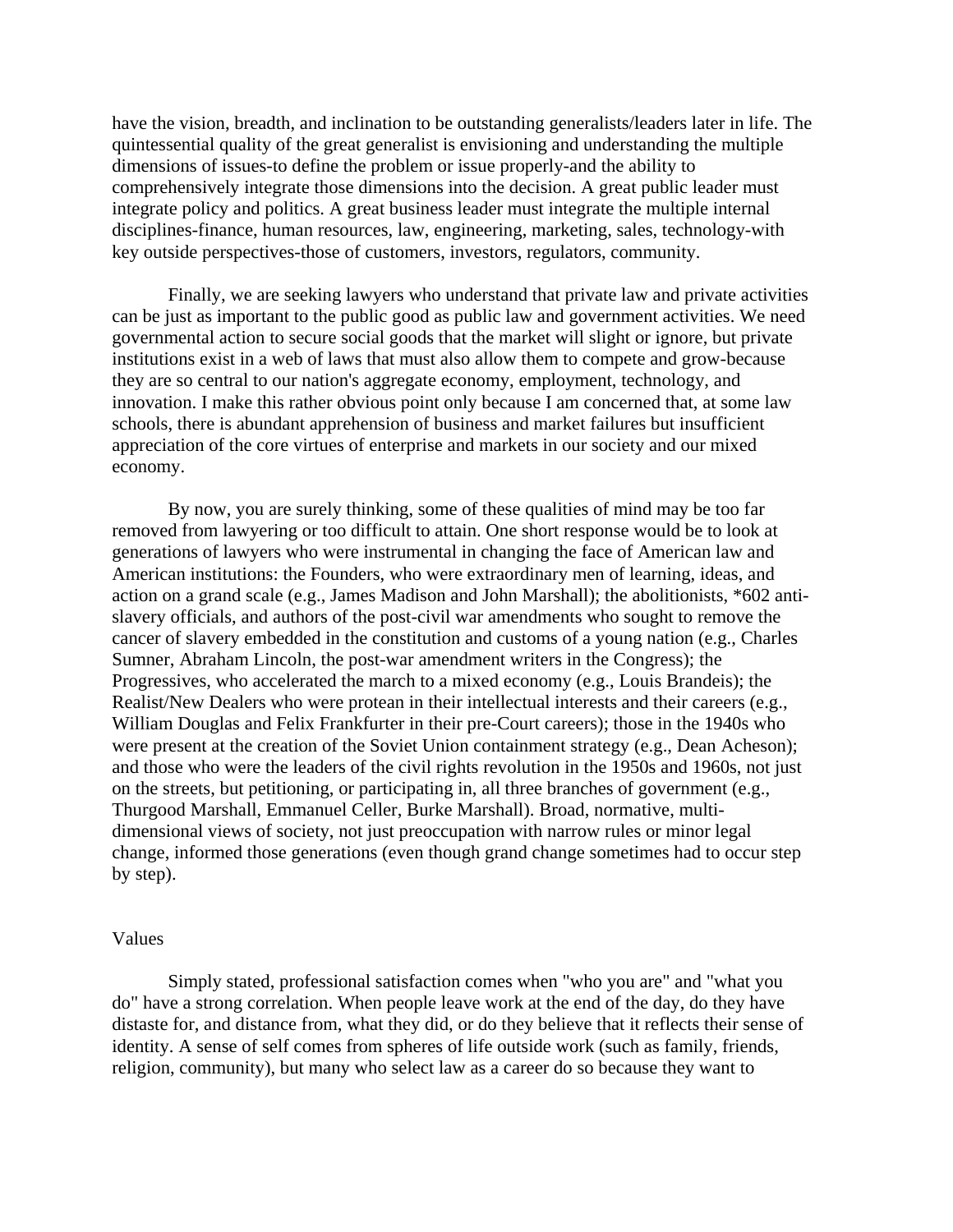express their core values in their work. They do not set out to be Melville's Bartleby the Scrivener.

In one study of Yale law students, nearly 50 percent of those surveyed five years after law school stated that they attended law school to engage in the intellectual challenges of the law (29 percent) or to enter a career in public service (19 percent). Similarly, in Deborah Cantrell's study of Yale Law graduates from the 1970s, 1980s, and 1990s, 665 responders identified the factors that were most important to them. Heading the list were "interesting work," "challenging work," "work had a significant impact," and "work beneficial to others." [FN5]

In the contemporary profession, the disconnect between what you do and who you are exists for many. The Cantrell Study of Yale Law graduates shows an incongruence between the factors lawyers considered important in their careers and the actual presence of those factors in their work. For example, lawyers thought "significant impact" was important, but it was not something \*603 that characterized their careers to the same degree. [FN6] In accepting an award at a public interest law dinner in 2006, Dean Katharine Bartlett of Duke Law School described a number of disturbing studies:

Lawyers according to a Johns Hopkins study are 3.6 times more likely to be depressed than the average among 105 occupational groups. Only 29 percent of lawyers in an ABA study reported that they were "very satisfied" professionally. Work by Lawrence Krieger indicates that law students enter law school emotionally as healthy as other graduate and professional students, but become disproportionately less happy, less satisfied, less stable and more depressed-apparently because the dissonance between the internal value system students bring to law, and the external cues embedded in their education and their profession. [FN7]

Kronman argues that the crisis of morale in the profession stems from "a growing sense among lawyers, generally, that ....[the] yearning to be engaged in some lifelong endeavor that has value in its own right can no longer be satisfied in their professional work." [FN8] To be sure, other commentators and studies might paint a less grim picture of the profession. [FN9] But many would agree that the congruence between personal values and professional actions is vital to professional satisfaction and worthy of personal and academic reflection. This congruence can take many forms. For those whose fundamental value is wealth, a lucrative law practice may suffice. For those who enjoy combat, being a successful litigator may suffice. For those who enjoy technical mastery, being a highly successful specialist or sub-specialist in one of the laws many domains may suffice.

Beyond that, lawyers may find that the task of "serving clients," regardless of the clients' issues, advances a conception of justice and that such a conception of service may suffice. Further still, there are "cause lawyers" whose identification lies with clients' issues or status may suffice: for example, civil rights, civil liberties, human rights, reproductive rights, gender equality, environmental protection, the unrepresented.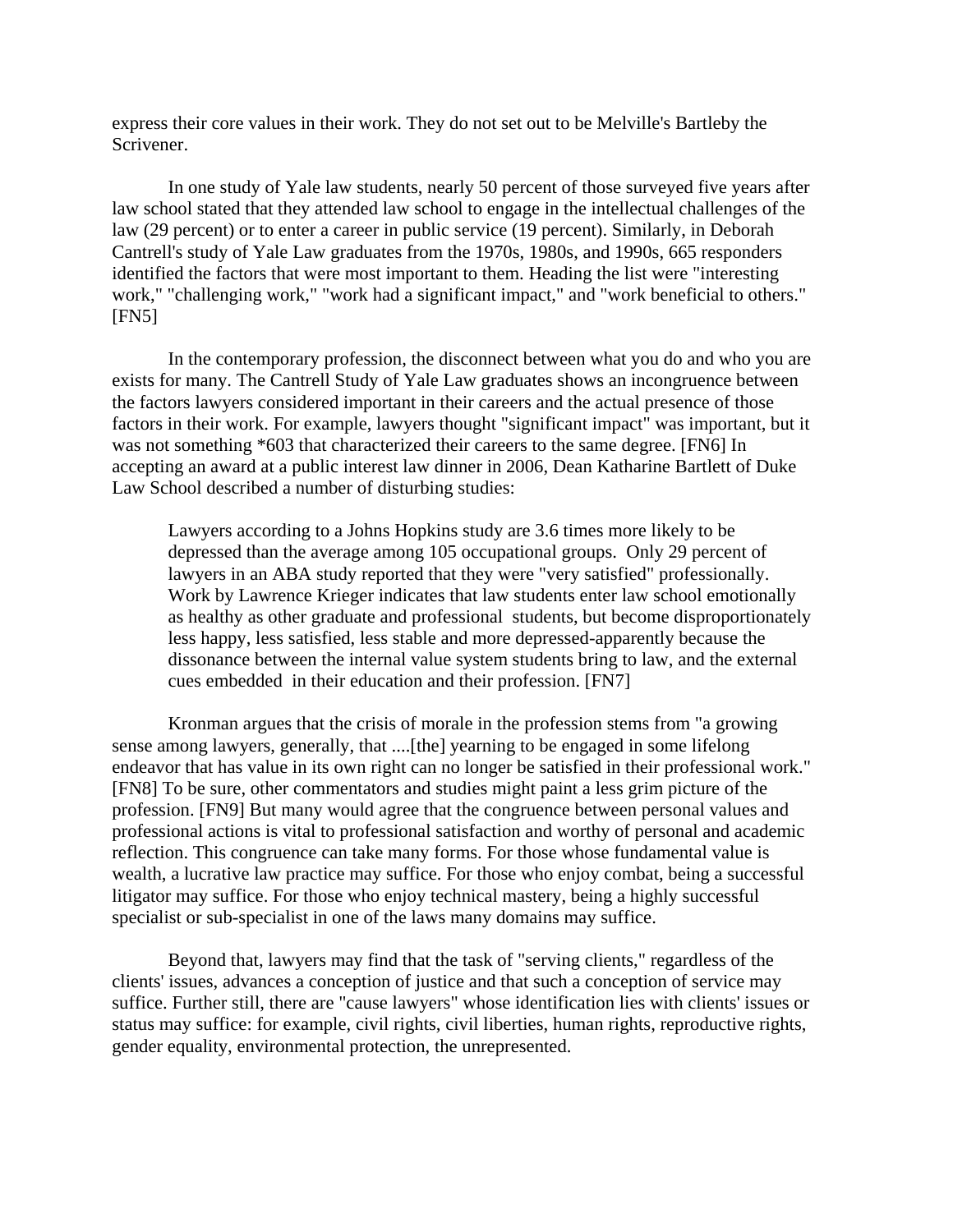My point is not to judge these different convergences of values and professional action. Indeed in an era when people will change jobs with some frequency, so may they emphasize different personal values at different times and find that different roles provide professional satisfaction. Nor do I intend to diminish the fundamental legal role of providing services to the institutions and individuals who need it; nor do I say that the lawyers' \*604 personal values are superior to the values of individuals in need of legal services.

My point instead is that a life of values is central to professional satisfaction and that one way to live a such life is to be the client, not just serve the client; to set the course as leaders and practical visionaries, not just provide advice and practical wisdom about what the course might be. Without defining terms further, I hope such leadership can be progressive and tough-minded, visionary and effective, humane and realistic. Deep personal engagement, the deep expression of one's self and one's values, can come from the ultimate responsibility and accountability for an institution or organization or school of thought that matters.

In my professional experience, which began in 1971, there has been no more engaging convergence of "who you are and what you do" than having that leadership responsibility and accountability. Serving as a leader, not just counselor, in big government, big law, and big business, has been enormously challenging.

For example, at GE I tried to determine the best way to conduct business with integrity in China, a society bursting with opportunity but rife with corruption, conflicts of interest, and the autocratic rule of men, not law. When business in society issues were at the fore, I sought to define corporate citizenship and to make decisions about what ethical steps a company should take beyond what was required by the spirit and letter of formal financial and legal rules. For most of my career, I have been fortunate to meet my test of life: I have really liked to get up in the morning, looking forward to my work. This was especially true when I had the good luck and great privilege of trying to lead important institutions.

# Careers

To utilize the qualities of mind I have discussed and to create the full range of opportunities to live a professional life of values, it is necessary to broaden our conception of what constitutes a career for a person who graduates with a law degree.

If we look at the issue from a purely descriptive perspective, this is already happening. Professionals now entering the workplace are not likely to be "lifers," spending their lives with Cravath or GM or the Foreign Service or the ACLU. Many professionals will have many different careers. That common sense observation is borne out by the "After the JD" study of 4,000 graduates from the class of 2000, which found that, excluding clerkships, more than a third of the graduates had changed jobs within three years out, and 18 percent had already changed twice. [FN10] Other studies show that graduates who are out \*605 of law school longer have changed jobs more often, and migrated into less traditional legal positions. [FN11]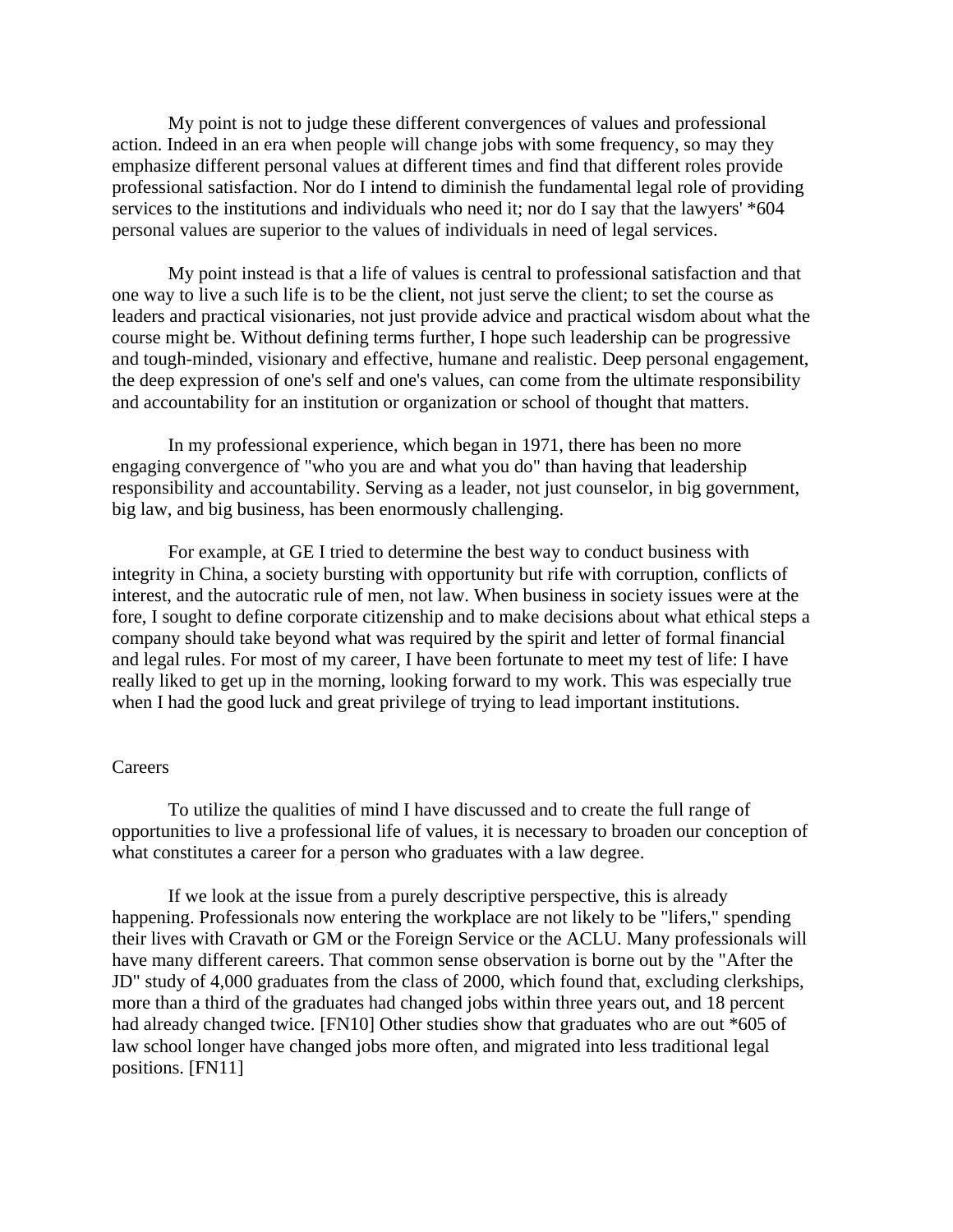There is value in changing jobs. Such a change involves taking risks, learning new organizations and cultures and, most importantly, developing different perspectives on problems because of different institutional roles. For example, odd as it may seem, I was a better general counsel of a huge multinational corporation because I had been both a public interest lawyer and then an assistant secretary for planning and evaluation at the Department of Health, Education and Welfare. The lessons I learned in those positions-from true collaboration and collegiality, to the importance of balancing legitimate competing values, to the centrality of politics and media in many legal and policy processes, to the complex options analysis of difficult policy problems-made me more broad-gauged, with better peripheral vision, than if I had come to my general counsel position as a New York corporate lawyer, much less as a GE careerist. When Jack Welch offered me the general counsel's job, I emphasized to him that, at the time, I was a constitutional litigator, was not a corporate lawyer, had not worked a single hour for GE, and knew, literally, no one in the company. He smiled and said: "Great. I want someone who'll take an unbiased look and turn the place upside down. Go figure it out."

If we accept not just the fact of, but also the value in, law graduates having multiple careers, then we should also broaden (or, perhaps, reiterate) the view of possibilities to include at least the following ideas.

A broader view of governmental jobs. In addition to the offices of the Attorney Generals, U.S. Attorneys, District Attorneys, and Legal Advisors, there is a variety of federal, state, and local positions that law graduates may occupy: for example, policy or operational jobs in other Executive Branch Departments or agencies such as Treasury, State, Defense, the FCC, the FDA, the EPA, or in the offices of governors and mayors and their respective cabinet departments. In addition, key legislative or committee staff, either in Congress or state legislatures, are positions of potentially great importance and influence but generally ignored or disparaged by graduates of elite law schools.

A career in politics. Many law school graduates bemoan the state of our polity at endless dinner parties in countless professional or academic centers. But, starting at the bottom in politics, as local selectman, state representative, or state senator, is still the place where people must serve if they are to become the mayors, governors, and senators who play such an important role in our political culture.

Jobs in multi-lateral institutions. Such organizations have a broad array of goals: from general purpose (like the UN or the OECD) to finance and development \*606 (like the World Bank, the International Monetary Fund, Export-Import Bank, or the European Bank for Reconstruction and Development) to security and law (NATO, Interpol, the World Court) to other specialized objectives (like the World Health Organization).

Jobs in non-profit, non-governmental organizations (NGOs) that are not strictly legal. There are many such entities, beyond public interest law firms, addressing major issues like human rights, education privacy, poverty, health, environment, corporate governance, corporate social responsibility, cultural development, but all with need for core competencies in the assessment of rules, issues, and the operation of institutions.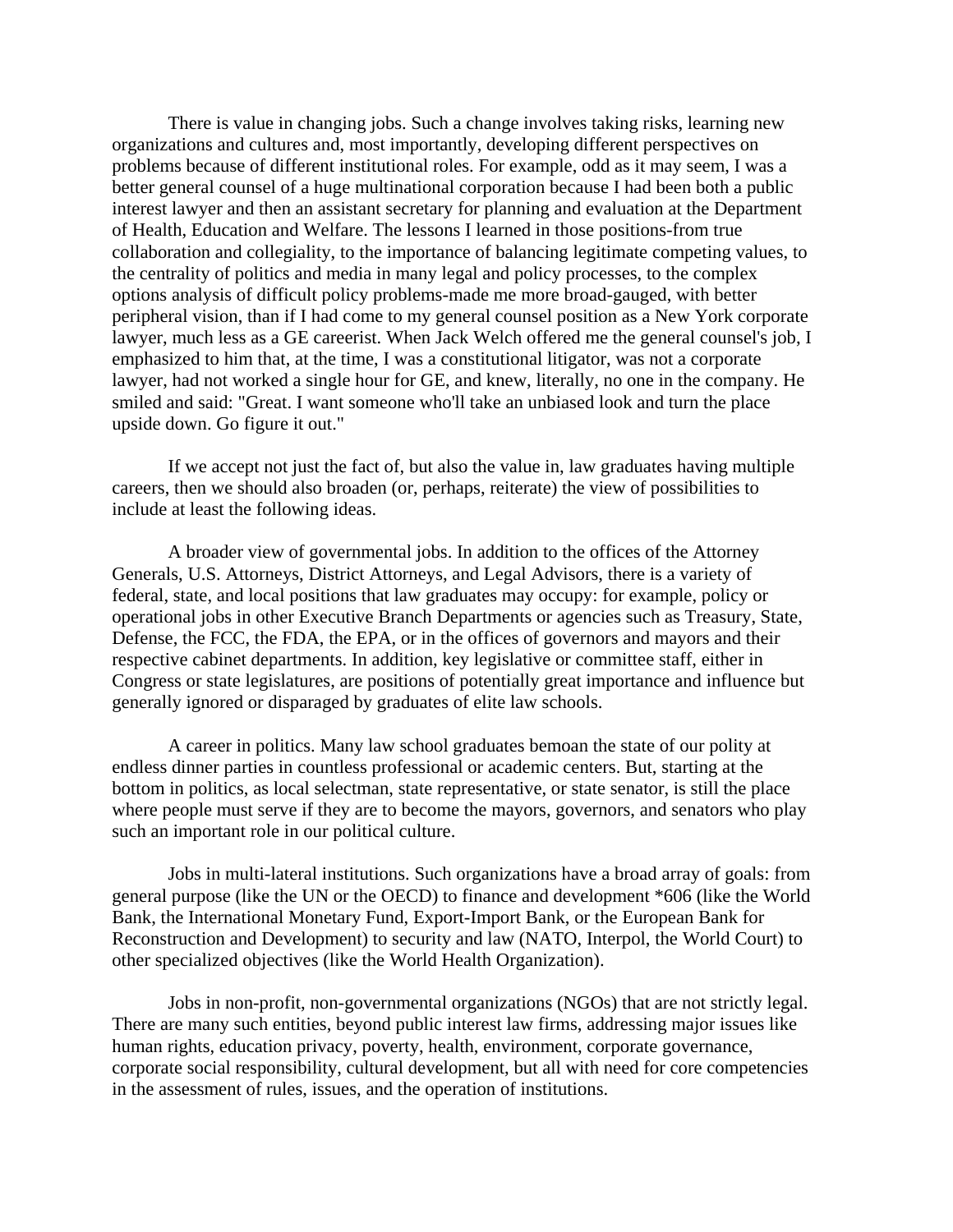Jobs in the private sector that are not just legal jobs. These include business development, coordinating executives in foreign nations, government policy and government relations positions and, ultimately, core profit-and-loss business leadership in large public firms or small entrepreneurial ones.

We should broaden our view to consider both the traditional and non-traditional legal positions in the context of the pressing global issues. In my student era, we were moved and influenced by the American "rights" revolution. Today, law graduates seek careers in an era of revolutionary change in global trends, issues, relationships, and institutions.

Let me illustrate with a few examples. First, how do we meet the challenges of global security: terrorist groups; state sponsors of terrorism; threats of nuclear, chemical, biological, and cyber weapons; evolving relations between developed and developing powers; multilateral security institutions and alliances; U.S. weapons, resources, and institutions; homeland security; and public diplomacy and perception of U.S. power and policy?

Second, how do we address the issues of an integrating global economy: the world trade agenda; regional economic integration and development in North America, the EU, the Asean countries and Africa; competition and integration between regions and nations (EU-U.S., U.S.-China, U.S.-India, China-India); the convergence or harmonization of international commercial law (tax, antitrust, privacy, labor, direct investment); the role and resources of multi-lateral financing and development agencies; and economic development in failed, failing, fragile, and rising nations?

Third, as a companion of economic development and integration, how can we build institutional infrastructure, at the nation-state or international level, to deal with critical global issues and trends: state-building in less developed nations to create durable, transparent, and accountable economic, social, political, and legal institutions; human rights; discrimination against women and exploitation of children; demographic change (population growth/loss, aging, urbanization, migration); energy and environment; shortages of food and water; corruption and other international crime (drugs, piracy, human trafficking); poverty; health and education; religious and ethnic conflict; and transforming developments in technology, including information technology?

\*607 Fourth, how do we manage private transnational economic entities, now as powerful as many nations, to attain high performance with high integrity, to advance important and legitimate private interests but also to act in the public interest?

All these pressing issues are about policies, laws, rules, and institutions in national, regional, or global society, with complex public-private dimensions, myriad interdisciplinary considerations, with a self-evident need for leadership on policy, politics, and inplementation/administration. Someone will have to provide the vision, wisdom, and energy to lead. Such leadership will require many skills and multiple perspectives. No one is totally suited for such tasks, but no one is better suited than a lawyer with broad training and experience. Properly defined, the lawyer's core skill of understanding how values, rules, and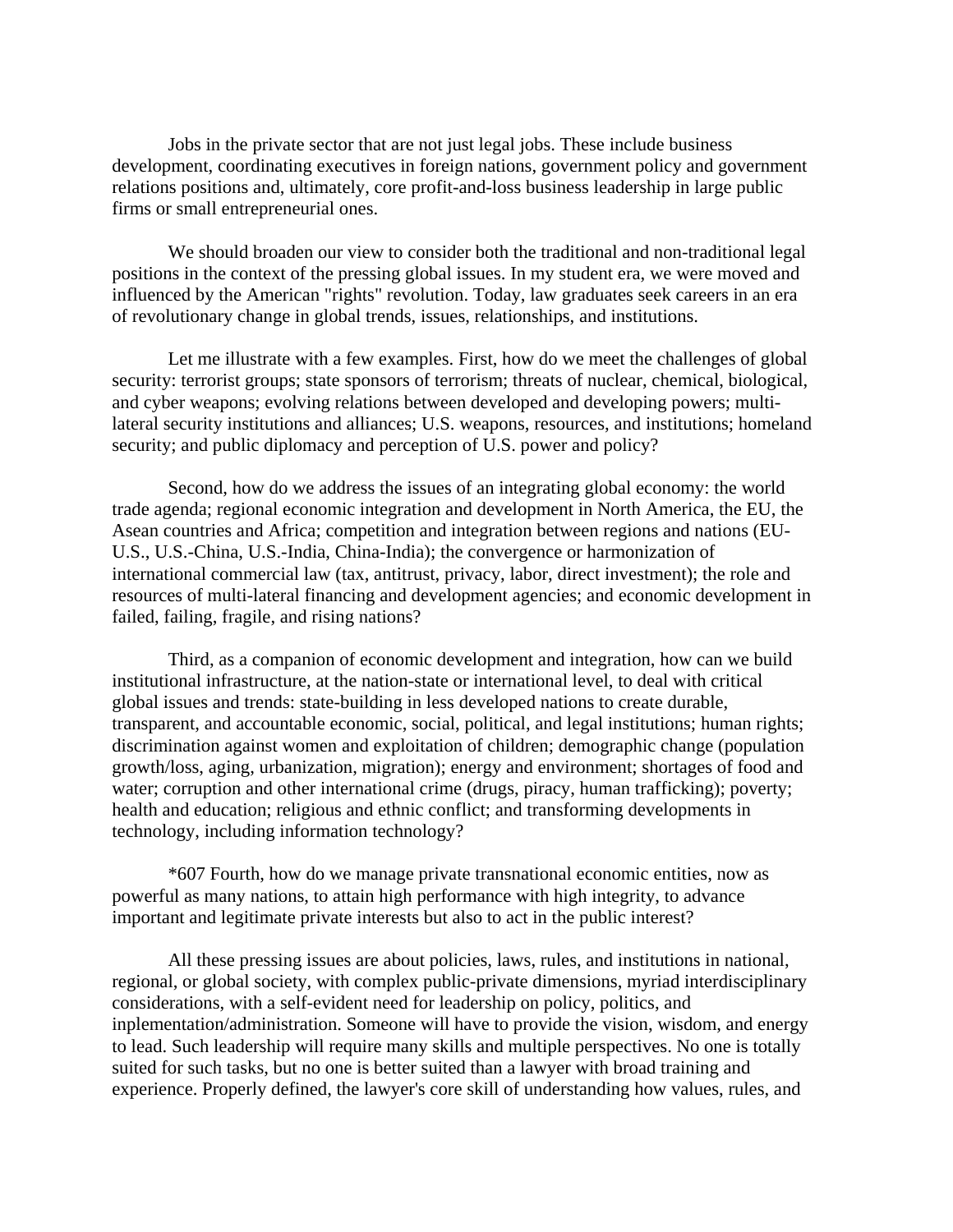institutions interrelate with social, economic, and political conditions is central to the demands of contemporary leadership. Many of the roles I suggested provide great opportunities to learn about this complex set of interactions and to prepare for possible assumption of leadership responsibility.

We need heroes and heroines for these broader careers, not just from the past but also from the present. Students need to understand how those with law degrees became social entrepreneurs, founders of public interest law firms, heads of important non-governmental advocacy institutions, forceful social critics, leaders of transnational corporations, venture capitalists, respected executives in multi-lateral public institutions, leaders of financial services firms, heads of foundations, and presidents of universities as well as presidents of the United States and Supreme Court Justices.

This career discussion must at least note the ever-present student concern about money, which, like sex in the Victorian era, may not always be discussed candidly. Law school programs to defer or forgive loans for those who go into public service or take lower paying jobs need to expand to cover more students more meaningfully. Those that exist do give young lawyers early career choices beyond the often-stultifying life of being an hoursdriven associate in a large firm. These early career alternatives often provide more responsibility and more experience than the associate's existence. Moreover, diversity and variation of careers allows graduates to spend part of their professional lives in settings where they can develop net worth, while still devoting other parts of their careers to public service. The basic point is that those who excel in law school can take career risks. They will be sought after not just tomorrow but the day after tomorrow. Excellence in law school gives them a ticket for a successful trip across multiple careers if they are also blessed with character and motivation.

# Implications for Legal Education

Some readers might argue that my perspective takes us beyond (far beyond?) the bounds of lawyering and has few implications for legal education. The quality of law students has never been higher. Law schools, \*608 of course, have offerings beyond those centered on cases: courses analyzing policy, providing clinical experience, exploring the relationship between law and other disciplines. Almost regardless of what is taught in law school, students of this generation, like students of generations past, will find their own way and, when it is their generation's time, they, too, will assume positions of leadership.

Without being an expert on legal education and while admiring much that law schools offer, let me disagree with that position. I believe law schools should do much more. In light of my professional experience and the points outlined above, let me ask questions and offer thoughts on the following topics to give that belief texture and content.

 First, cases. Should law schools develop complex, interdisciplinary case studies, akin to those used in business and public policy schools, to illuminate the multiple dimensions of issues and processes, the inherent dilemmas and choices in decision, the constraints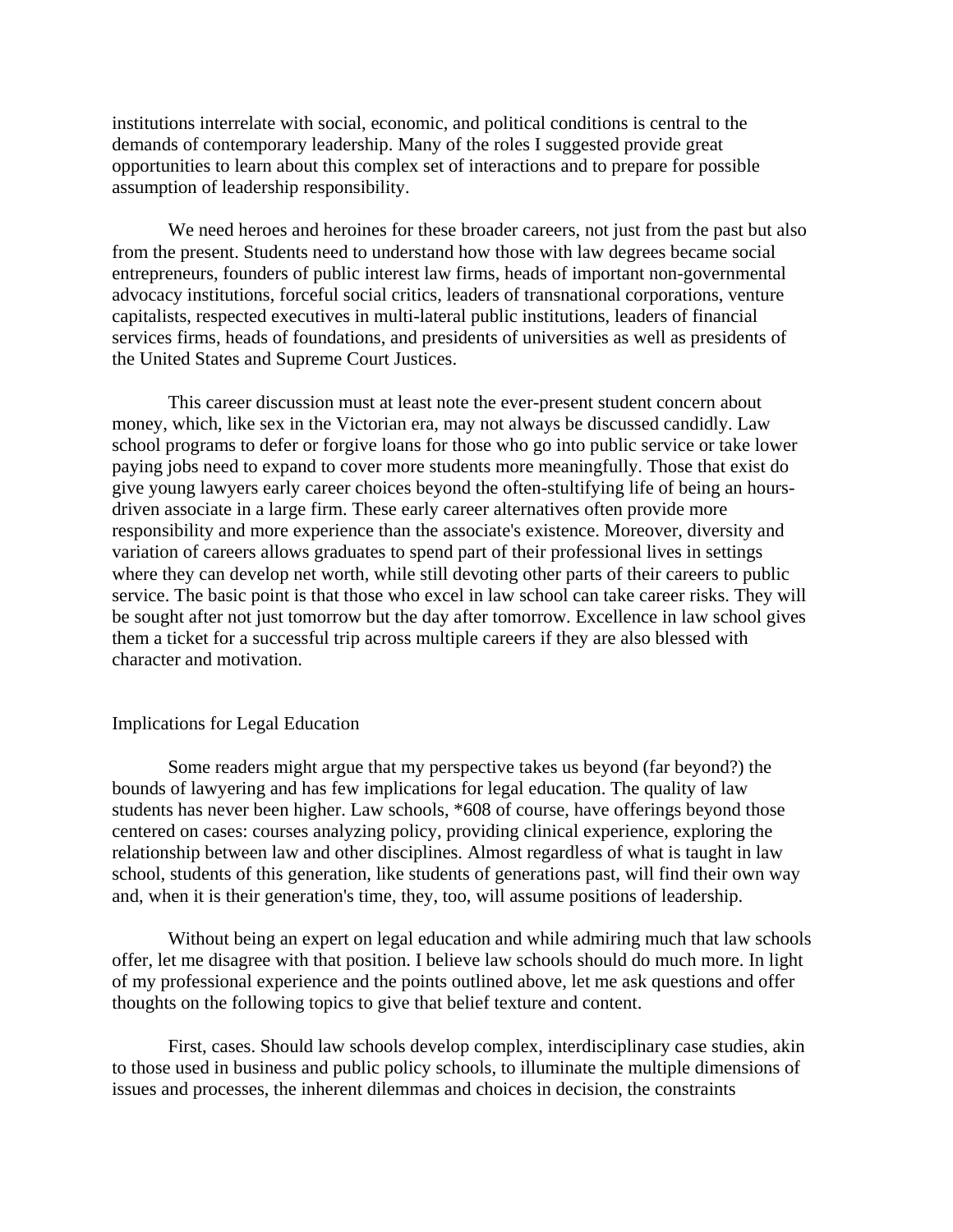malleable and rigid? These cases would have the richness of an institutional role, institutional setting, and particular historical moment-factors relevant to decision or action and more. They would be more open-textured than appellate cases, and they would put students in different legal and leadership roles than the appellate judge. The subjects are almost infinite. They might focus on the chairman of the Judiciary Committee deciding how to run Supreme Court confirmation hearings; the Assistant Secretary for Human Rights at the State Department seeking to make his or her concerns more central to Department or Administration action; the general counsel of a multi-national company developing a strategy for doing business with integrity in China. The issues presented in such cases can range from the highest questions of theory to the most practical (but very important) questions of implementation. [FN12]

Can there be more emphasis on creating, rather than critiquing? Can students be asked to write more opinions, regulations, legislation, memoranda of understanding, basic deal documents, IRS opinion letters, policy agendas for key agencies, plans for an environmental NGO, and the like? Requiring creation of a positive work product is a powerful way to require students to think about what intellectual disciplines and perspectives are necessary to solve problems: how can the proposal fit reality to the extent possible; how can it appeal to appropriate constituencies and become a governing norm; and how can it be implemented?

Second, relations with other departments, schools, and joint degrees. Is there enough true team teaching with colleagues in other professional schools (like business and public policy) or other departments (like history, economics, political science, psychology, anthropology) where professors can engage and argue \*609 and illuminate together, in real time, the different perspectives with which most important issues must be viewed?

Is it possible to work with the university's business school to develop a truly integrated JD-MBA degree rather than giving a fractured joint degree if the student has just taken enough courses in each school? Do current scholarship and tenure standards make it hard, if not impossible, for law or business school professors to break out of their silos and cooperate closely with professors in a cognate professional school on joint degree programs? How can those barriers be broken down?

The Yale School of Management (SOM) rewrote its curriculum to focus on the integration of traditional business disciplines (marketing, corporate finance, sales, technology development) in systematic approaches to key internal and external business processes (employee relations, sourcing and managing funds, the customer, state, and society). These interdisciplinary courses (in a business school sense) proceed from the premise that leadership is about integration of different perspectives that apply to the same problem. As a statement from SOM on its reforms puts it:

In the last thirty years, while the management profession has changed significantly, management education has not.... [T]oday managerial careers cross the boundaries of function, organization, and industry, as well as cultural and political borders. Even managers in large organizations must be entrepreneurial in the sense that their success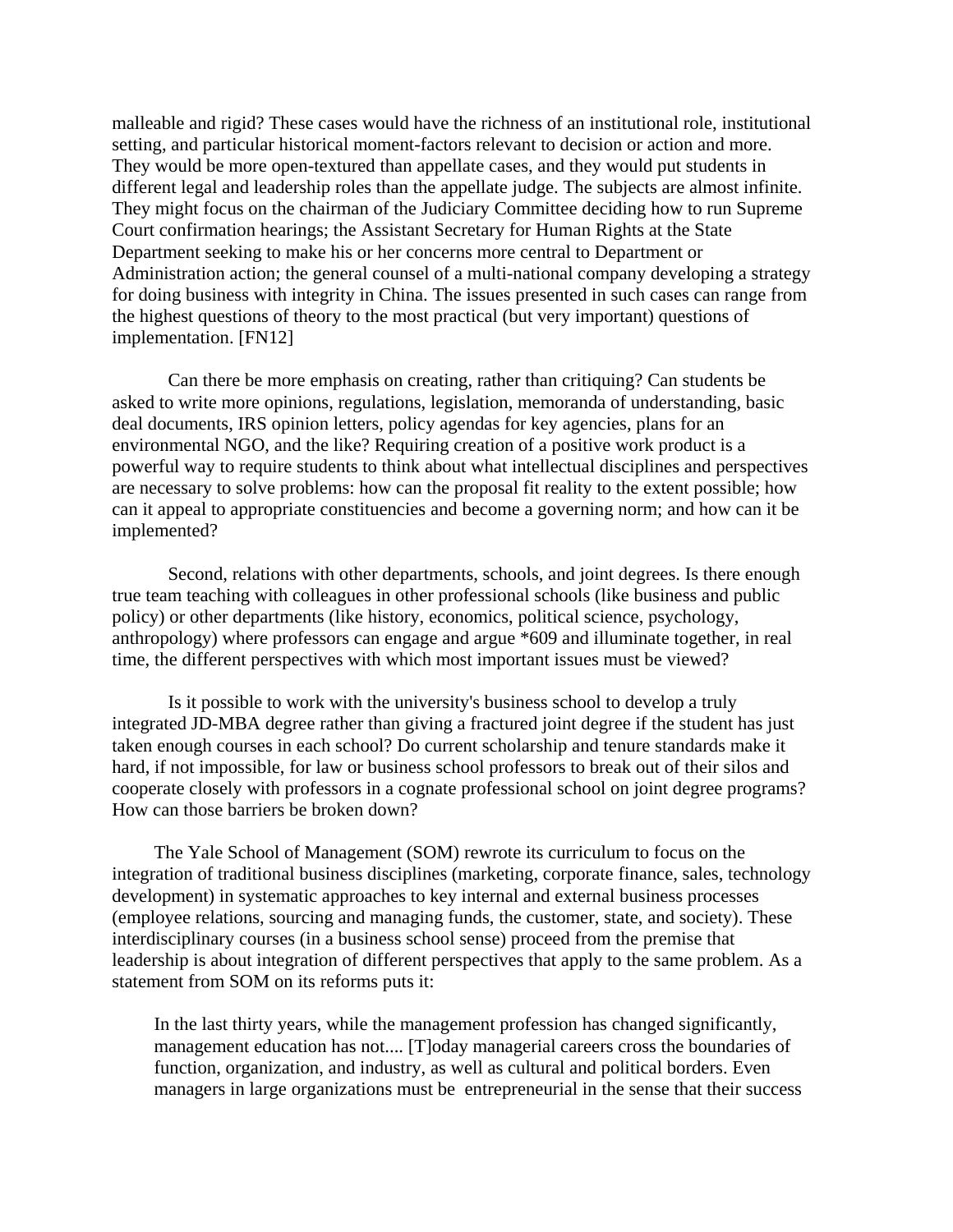depends on their ability to synthesize disparate information, analyze competing functional priorities, and draw together and coordinate resources and individuals in a context that is often fluid and decentralized. [FN13]

These courses are structured to accommodate easily a legal, policy, or ethical dimension, and, if followed at other business schools, are excellent vehicles for creative collaboration between law and business schools to broaden professional education for students at both.

In a similar vein, the Harvard Business School and Harvard's Kennedy School of Government have announced plans to develop a genuinely integrated curriculum for MBA-MPP students. The importance of the effort is unquestioned. As a Financial Times article noted about the international public sector: "[T]he next generation of public sector employees is going to be more business savvy. Growing numbers of staff at multilateral institutions, government departments and...[NGOs] are going back to school-to business school." [FN14]

A similar need also exists for truly integrated joint JD-Masters in Public Policy or Masters in Public Administration degrees. For universities without a public \*610 policy school is it possible to offer, as Stanford Law is doing, a joint JD-MPP degree by creation of a "virtual" public policy school from the university's diverse social science departments?

Most controversial of all, why shouldn't it be possible to get a JD-MBA, JD-MPP/MPA, or a JD-MA in other disciplines in three years with truly integrated programs? Without launching yet another attack on the second and third year of law school, I submit that talented students at many law schools could, in that time frame, handle the challenge of acquiring the necessary disciplines inherent in the different approaches in the different professional schools or departments. I will not attempt to address possible concerns of the Association of American Law Schools or state bar examiners-but I surmise that, if there were a law school will, this problem could be resolved. The bar exam would still stand as a tollgate to the license to practice if that is the direction a joint degree holder chooses to go. Such a reform could make three years of professional school consistently exciting and challenging.

Third, globalization. Are the current courses on international law addressing the most important globalization issues? I believe that every matter on the global issues listed abovefrom global security to global economic integration to global institution building-are fit subjects, indeed vital subjects, worthy of law school attention. To take one example: because it is some combination of economic development and state-building, what could be more important than sustained, multi-faceted attention to the broad issue of development in those failed, failing, fragile, and rising nations which have so much of the world's population and potential-and are homes to so many of its problems? It need hardly be said that these global courses, properly conceived, are the perfect venues for interdisciplinary integration and team teaching, with professors from other professional schools and departments.

Can we make the law school experience more international? Is it possible for law students to receive credit for a semester abroad, just as they could in college, if they have the requisite language skills? What a marvelous experience it would be to study at the great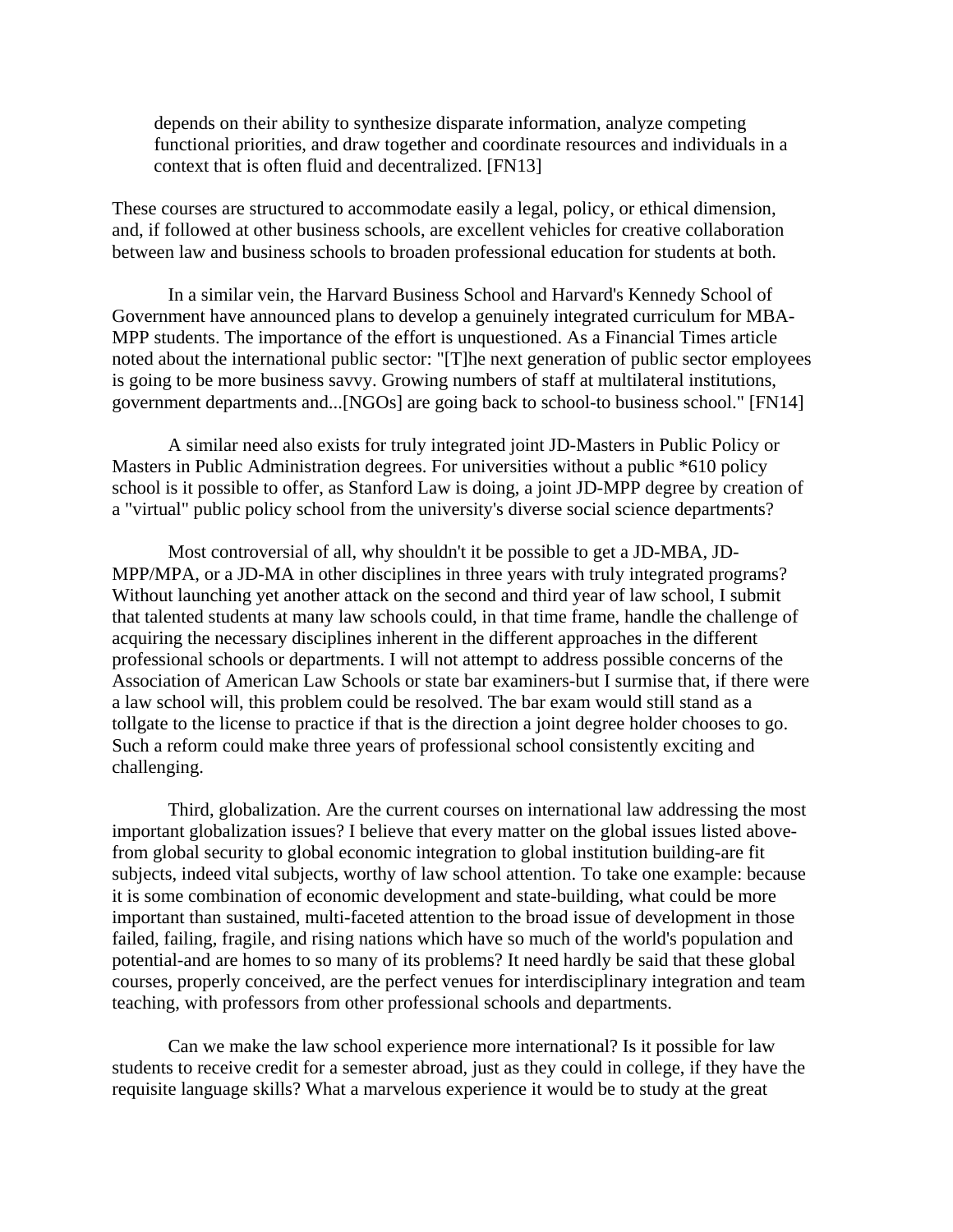universities of Tsinghua or Oxford or Heidleburg? Is it possible that law students and faculty could actually travel abroad together for a winter session or part of a semester? As part of its curriculum reform, the Yale School of Management has a required two-week international experience, beginning January 2007, with students and faculty doing case studies in ten nations, including Argentina, China, India, Japan, and South Africa. Could law schools emulate this model?

Fourth, careers. Are law school faculties and career development offices generating a broad enough range of summer and entry level job opportunities, not just in the United States but across the globe-in non-traditional settings like NGOs or multi-lateral institutions or the private sector or legislative institutions or executive branch positions beyond the strictly legal?

Does it make sense to have courses and studies on career issues in the legal profession? The Program on the Legal Profession at Harvard Law School, \*611 for example, is seeking to address some of these issues. And, as an analogy, the Yale School of Management's new curriculum builds an explicit examination of careers (as well as faculty mentoring) into its first-year courses, including analysis of periods of stability and periods of transition and of processes for building human, social, and economic capital (business school speak for money) which make career changes possible. [FN15] Importantly, to provide inspiration for students about possibilities, why not a course on the careers, intellectual history, and pragmatic approaches of those with legal training who have had a striking impact on public and private institutions and on society?

Fifth, institutions. Because career diversity involves institutional diversity, would it make sense to have organizational theory and behavior be a more explicit part of the law school course offerings? A related issue is the internal governance of institutions. This subject is at the center of a lawyer's interests and potential expertise. It need hardly be said that governance failings are the source of many of today's scandals and dysfunctional organizations.

Similarly, would it make sense to teach leadership styles? There is a robust literature arising out of real situations. Leaders, and their styles, matter-at least in every institution I've ever been in.

Sixth, the profession. Perhaps it has always been true, but the world is changing at a breathtaking pace-and those of us in the world of practice are often facing new issues of law, policy, and ethics and, for better or for worse, breaking new ground. Should the law schools systematically evaluate and increase their interaction with those outside the academy to the enrichment of both? Certainly one time-honored way is to have people from the world of practice be guest lecturers in courses. I cannot say how much it is done today; I can say it can probably be done much more with great benefit to all.

Another time-honored way is to have leading practioners as adjunct professors. Many law schools are close to great centers of law practice and can draw on top lawyers. Again, the question is probably not whether law schools do this, but whether they do it enough. One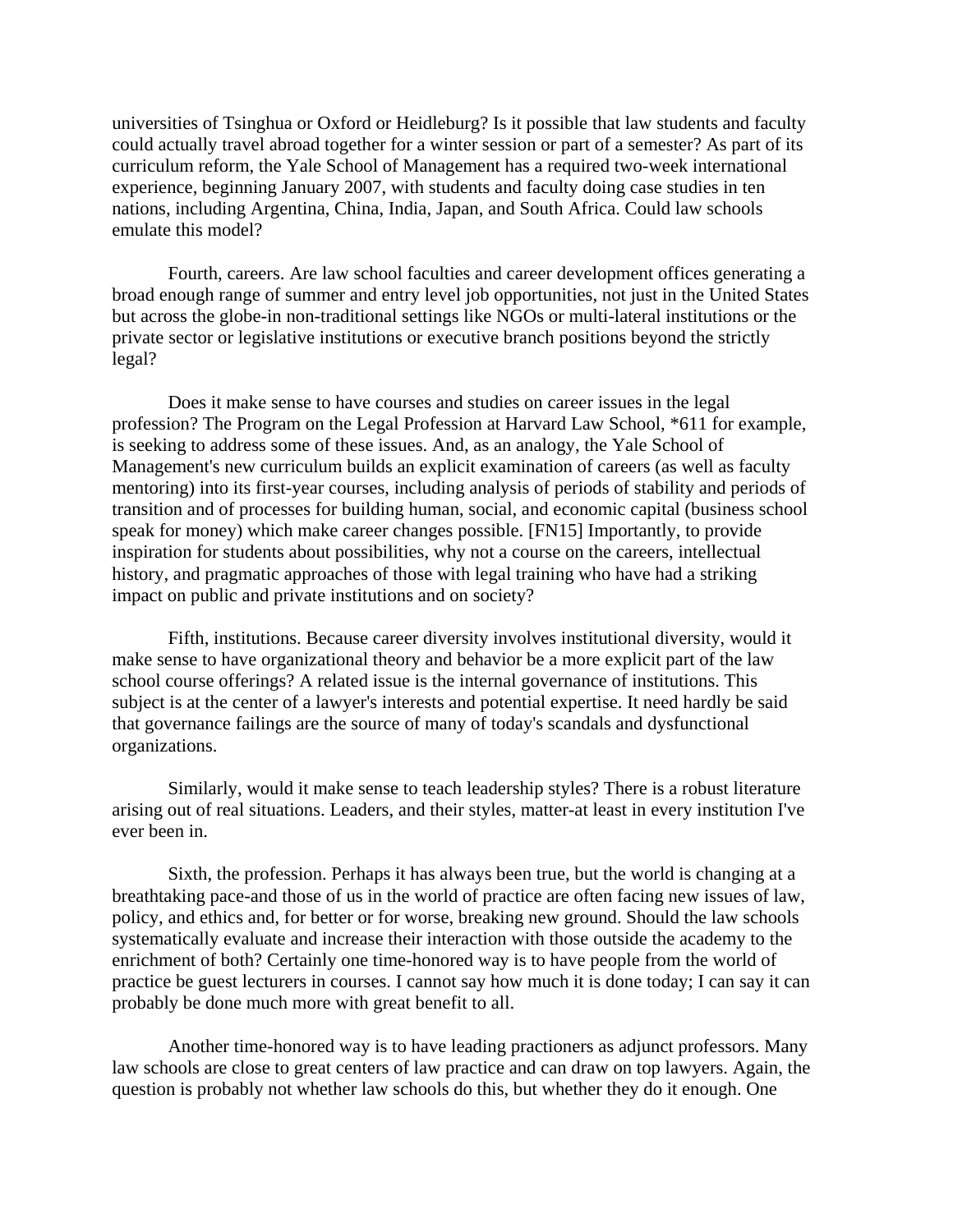solution, of course, is to have courses co-taught by a professor and a distinguished practitioner. Would it make sense, with respect to many legal subjects, to periodically hold roundtables with key practitioners to discuss trends, problems, politics, and issues?

What is the view of law school faculties of the profession and the practice of law? There is literature from within the law schools themselves, decrying the increasing distance between the professoriat and the profession, between the legal scholarship which is rewarded by tenure and the teaching of students who will go out into the profession. More than twenty years ago, a prominent dean expressed concern that the professors viewed the profession as philistine \*612 and that gap between the two cultures was ever widening. Is this statement true today, or has the situation deteriorated? [FN16]

Seventh, methods of change. What processes of change are appropriate for successful and tenured faculties with fierce pride in their intellectual autonomy? Is it just up to individual professors to address questions of broader cases, professional school integration, and globalization? Or is there a broader, if consensual, institutional process that can continually rethink the mission of law schools and go in new directions through self-direction of existing faculty or through new hires? Are older professors, successful in their ways, prepared to allow a new generation to define law school attainment in different ways? This issue of how to reconcile the demands of scholarship with the demands of teaching-and how institutional change should occur-is, as the readers of this Journal know far better than I, being debated anew in many centers of higher education at both the collegiate and graduate levels. [FN17]

Finally, a vision of general professional education. Most sweepingly, can, or should, law schools continue to teach the core legal competencies but be more explicit about the range of careers that lawyers may have and more systematic about the range of complementary competencies that are important for such career variation? Should law schools pioneer in developing a concept of general professional education-a major in basic legal education but with minors in business and public policy or other disciplines-to serve those who will be astute practitioners, wise counselors, actors in non-legal positions, and, ultimately, leaders?

## Vision

How one defines problems has controlling impact on how one addresses them.

I have sought to argue that law school graduates should define problems broadly and define their roles broadly: ultimately as leaders with responsibility and accountability. This is an issue for individuals, for law schools, and for the profession. It requires a change in how we think about being a lawyer and how we train people for a career following professional education. But, the vision is soundly rooted in our history: regardless of legal education or the profession's pronouncements, lawyers have played a variety of leadership roles in the past and, if we survey the landscape, continue to do so today.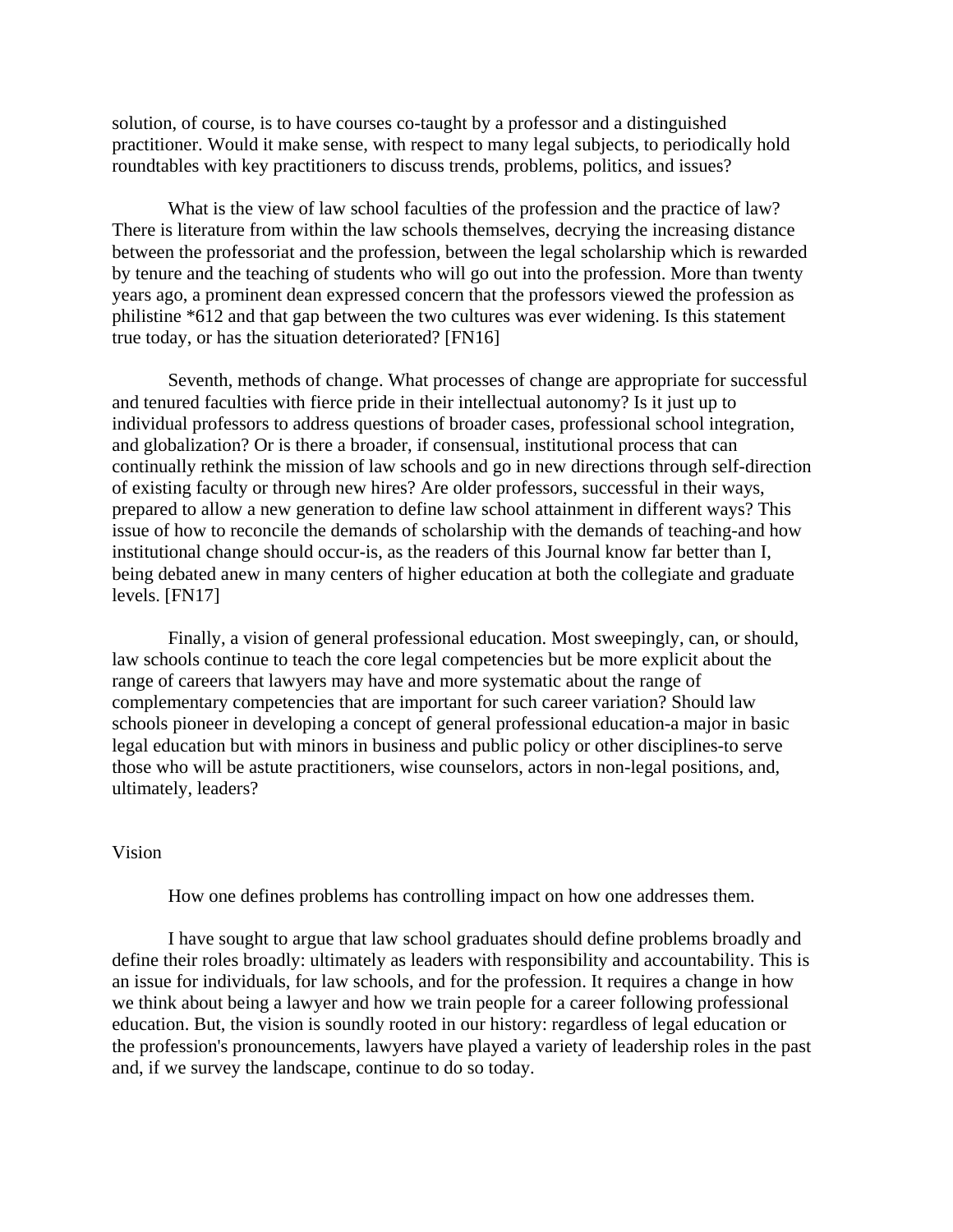As this essay does, Kronman sought to stimulate debate in the profession and the law schools about law and leadership. I admire his careful, thoughtful, \*613 and original views, but, there are also many differences between our positions. His valued leadership traits do not go far enough toward the broader qualities of mind or modes of thinking that I believe lawyers as leaders must possess. [FN18] He emphasizes the lawyer's skill in careful case by case development of the law; [FN19] I believe that law-making (indeed, the making of many types of rules governing behavior) must be viewed in its many forms, including the lawyer's creative role in establishing broad, comprehensive policy frameworks (within which interstitial rules develop). Although he starts his book with a brief nod to the historical fact of lawyers as political leaders, his dominant recommendation at the end is about wise counseling not accountable leadership. He spends much of his time critiquing private firms, the courts, and the academy and spends little time on the vast array of institutions and opportunities where leadership is possible-from legislative and executive positions to corporations to NGOs to global institutions. Perhaps the biggest difference is that Kronman is a pessimist: "I have reached a gloomy conclusion. I do not think the ideal of lawyerstatesman can be revived, at least at an institutional level." [FN20]

In deference to, but in disagreement with, Kronman's thought-provoking book, I was tempted to call this essay "The Found Lawyer." I am optimistic. I believe in an individual's moral agency. I believe that institutions can be changed, or important new ones created. I believe today's issues are so vast and so challenging that it is a wonderful time to be blessed with legal training and to go out and take on the enormous challenges of a difficult worldwith ambition tempered by humility at the complexity, difficulty, discipline, and selfsacrifice inherent in the task. If law firms are merely huge money machines, change them, or start smaller firms that are real partnerships of like-minded lawyers who care more about the quality of the practice than money, or start a hybrid firm, or create or lead an NGO, or go head a corporate law department or a corporation itself, or plan a life in public service, including elective politics, or be a true citizen of the world in a multi-lateral institution, or be a powerful voice of social criticism. Most importantly, take on the big issues of the contemporary world, or redefine what are the big issues.

It is all about willingness to take the risks of addressing the felt needs of the time. Were the lawyers in the past, who had transformative impact, always right? No. Did they always succeed? No. Did they have important lives trying to lead on big issues? Yes.

Let me end with a few lines from "Ulysses," a poem by Alfred, Lord Tennyson which expresses the spirit of this essay far more eloquently and concisely than I can. This is Ulysses' interior monologue, as an old man, reflecting on his past and on his future.

\*614 I cannot rest from travel: I will Life to the lees; all times I have enjoyed Greatly, have suffered greatly, both with Those that loved me, and alone: on shore, and when Through scudding drifts the rainy Hyades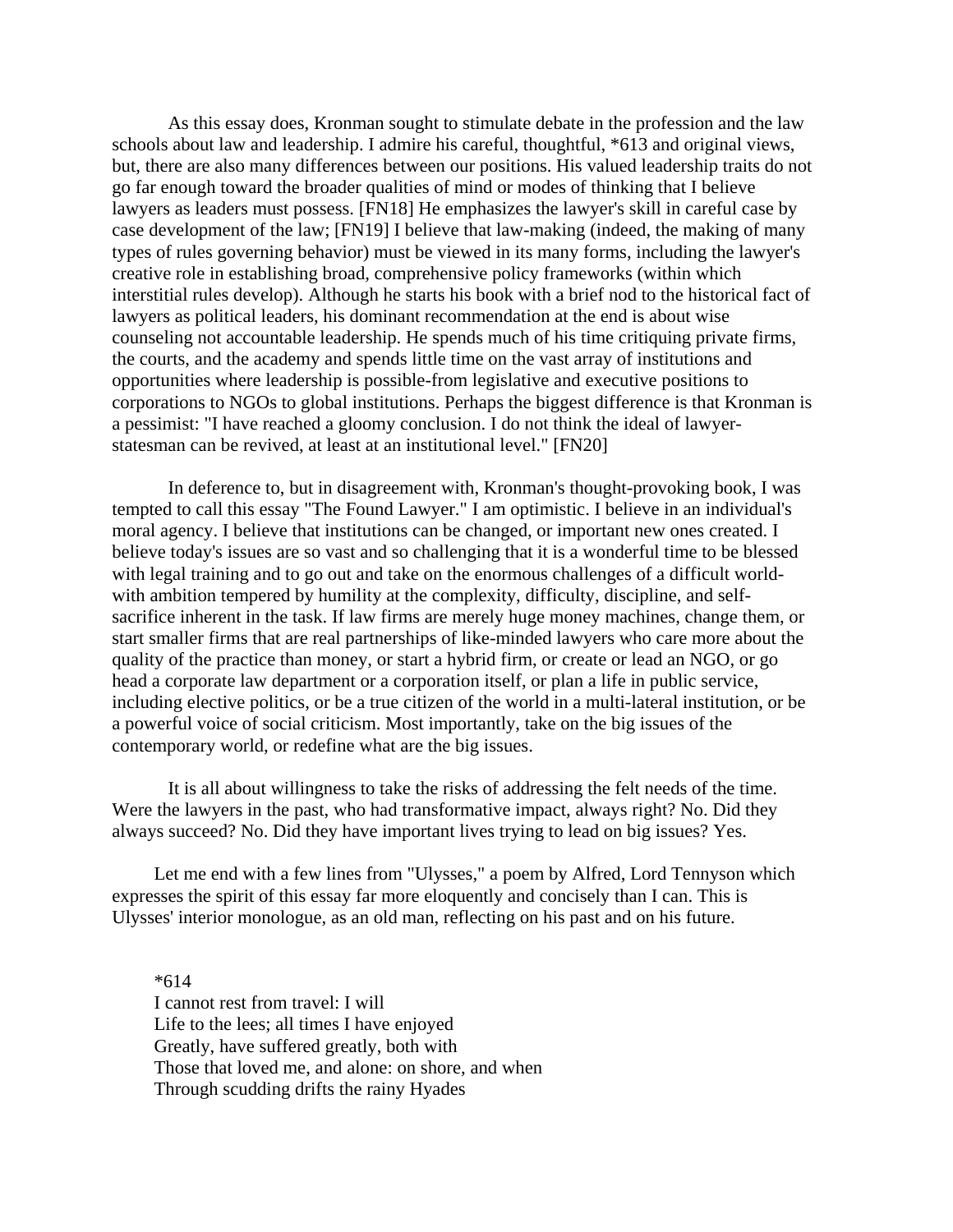Vexed the dim sea.. For always roaming with a hungry heart Much have I seen and known: cities of men And manners, climates, councils, governments, Myself not least... Yet all experience is an arch where through Gleams that untravelled world.... To follow knowledge like a sinking star, Beyond the utmost bound of human thought... [Now] there lies the port; the vessel puffs her sail: There glooms the dark broad seas... Some work of noble note, may yet be done... The lights begin to twinkle from the rocks; The long day wanes; the slow moon climbs.... ...Come, my friends, 'Tis not too late to seek a newer world... To sail beyond the sunset, and the baths Of all the western stars... It may be that the gulfs will wash us down; It may be that we shall touch the Happy Isles And see great Achilles, whom we knew. ...that which we are, we are; One equal temper of heroic hearts, Made weak by time and fate, but strong in will To strive, to seek, to find, and not to yield.

[FNa1]. Ben W. Heineman, Jr. is a Distinguished Senior Fellow at Harvard Law School's Program on the Legal Profession, Senior Fellow at the Belfer Center for Science and International Affairs at Harvard University's John F. Kennedy School of Government, and Senior Counsel to Wilmer-Hale. During his career, he has served as law clerk to Supreme Court Justice Potter Stewart, a staff attorney at the Center for Law and Social Policy, assistant secretary for planning and evaluation at the Department of Health, Education and Welfare, an appellate litigator at Sidley & Austin, and Senior Vice President and General Counsel and then Senior Vice President for Law and Public Affairs at GE. This essay is adapted from the author's lecture, "Law and Leadership," delivered at Yale Law School on November 27, 2006, as part of The Robert H. Prieskel and Leon Silverman Program on the Practicing Lawyer and the Public Interest.

[FN1]. Anthony T. Kronman, The Lost Lawyer: Failing Ideals of the Legal Profession (Cambridge, Mass., 1993).

[FN2]. Id. at 2.

[FN3]. Yale Law School, <[<http://law.yale.edu>](http://law.yale.edu/)> (last visited Mar. 15, 2007).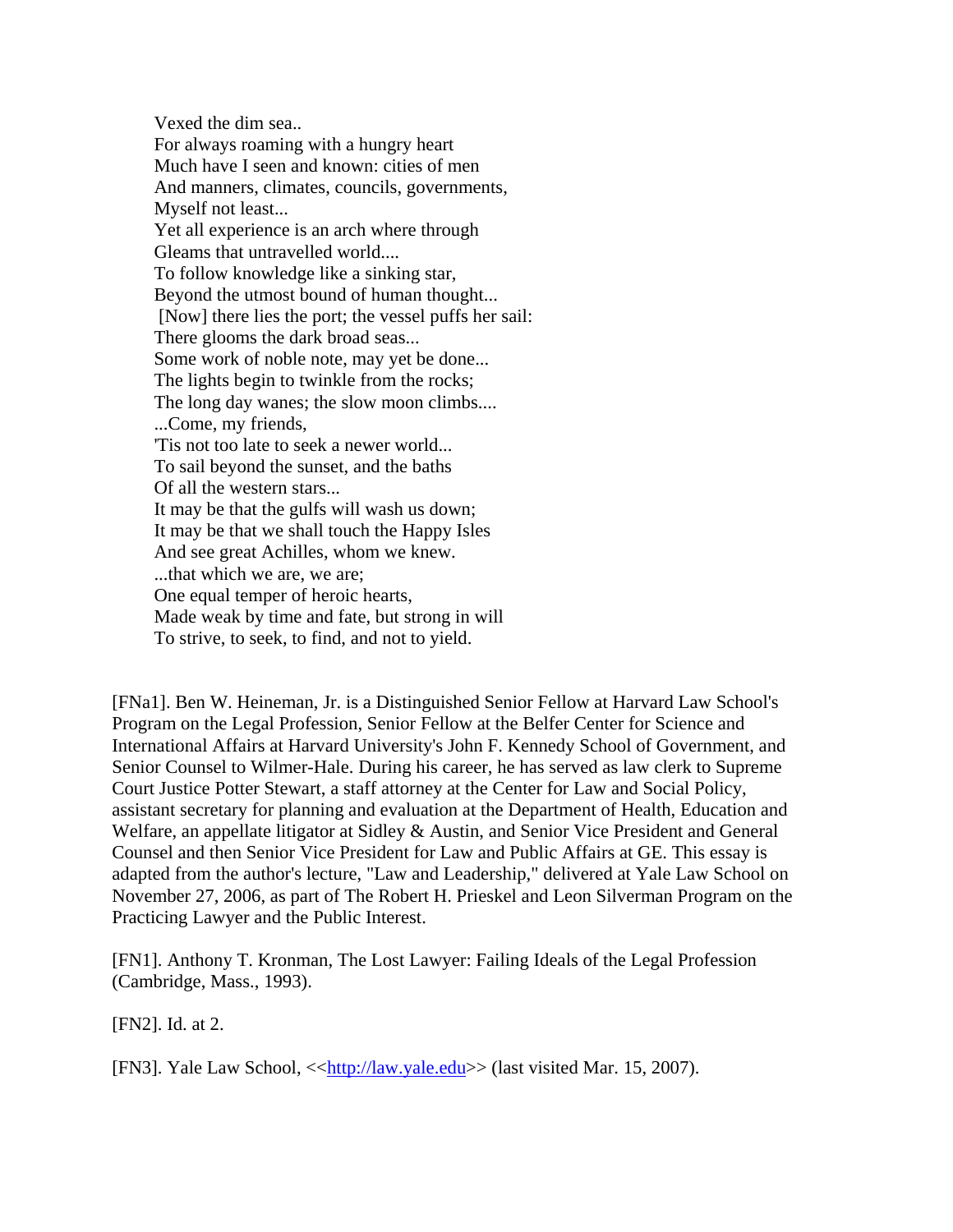[FN4]. Joe Klein, Politics Lost: How American Democracy was Trivialized by People Who Think You're Stupid (New York, 2006).

[FN5]. Career Development Office, What Yale Law School Graduates Do: A Summary of CDO's 5th Year Career Development Survey, Classes 1996-2000 (Oct. 2005), available at <<[http://www.law.yale.edu/documents/pdf/CDO\\_Public/cdo-summary\\_memo\\_96\\_00.pdf](http://www.law.yale.edu/documents/pdf/CDO_Public/cdo-summary_memo_96_00.pdf)>> (last visited Mar. 26, 2007). Summary findings of the longitudinal study of Yale Law graduates from the 1970s to the present were presented by lead researcher, Deborah Cantrell, at the Fall 2006 Yale Law School Alumni Week-End (hereinafter Cantrell Study) (on file with author, Arthur Liman Center for Public Interest Law, Yale Law School).

[FN6]. See Cantrell Study, supra note 5.

[FN7]. Kathleen T. Bartlett, Dean, Duke University Law School, Remarks at the Equal Justice Works Awards Dinner (October 19, 2006).

[FN8]. Kronman, The Lost Lawyer, supra note 1, at 3, 354 (stating that the legal profession is facing an "identity crisis of immense-if largely unacknowledged-proportions").

[FN9]. See, e.g., Elaine McArdle, Bridge-Building For the Future: A First of its Kind Research Center Readies Lawyers for a Changing Profession, Harv. L. Bulletin 17 (Fall 2006).

[FN10]. Ronit Dinovitzer et al., Nat'l Ass'n for Law Placement and Am. B. Found., After the JD: First Results of a National Study of Legal Career (2004), available at <<www.abfsociole-gal.org/afterjd/ajd.html>> (last visited Mar. 26, 2007). On average, surveyed graduates held about 3 jobs, with 45 percent having at least 4 jobs, and almost a quarter having 5 jobs. Cantrell Study, supra note 5.

[FN11]. Only 3-4 percent of the graduates are employed in a tantalizing "other" category in Job 1. But, interestingly, about 15 percent are in the "other" category by Job 4 and Job 5. Cantrell Study, supra note 5.

[FN12]. Compare William M. Sullivan et al., The Carnegie Foundation for the Advancement of Teaching, Educating Lawyers: Preparation for the Profession of Law 6 (San Francisco, 2007) (making a similar recommendation), with Kronman, The Lost Lawyer, supra note 1, at 120 (taking a very cramped view of the non-legal case method used in business schools).

[FN13]. Yale School of Management, Yale SOM Core: A New Curriculum, available at [http://mba.yale.edu/MBA/curriculum/som\\_core.shtml>](http://mba.yale.edu/MBA/curriculum/som_core.shtml)> (last visited Mar. 16, 2007).

 [FN14]. John Murray Brown and Sarah Murray, FT Report-International Public Sector Recruitment: A Merging of Cultures, Fin. Times, Nov. 16, 2006, at 1.

[FN15]. Yale SOM Core, supra note 13.